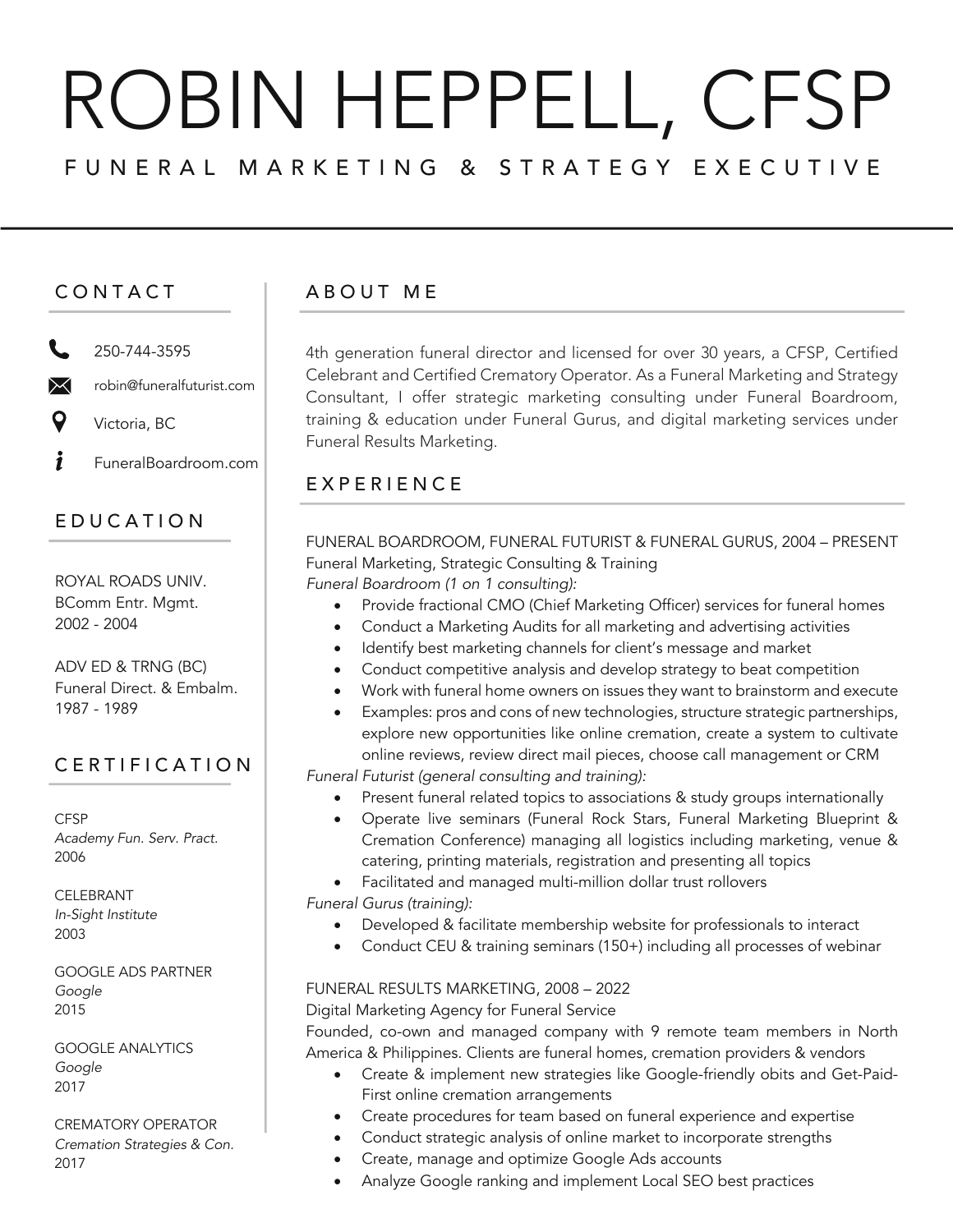# ROBIN HEPPELL, CFSP FUNERAL MARKETING & STRATEG Y EXECUTIVE

FH Online Presence

Cremation Arrangements

Local SEO

Google Ads

Reputation Management

Google Analytics

Lead Capture & Magnets

Email Marketing

CRM Segmenting

Copywriting

Ad Writing

**Webinars** 

Podcasts

Google Business Profile

Online Obituaries

Video Marketing

#### SOCIAL MEDIA

Facebook (2007) 3,322 friends LinkedIn (2007) 5,378 connections YouTube (2007) 230,373 views Twitter (2008) 3,142 followers

# EXPERTISE EXPERIENCE CONT.

McCALL GARDENS FUNERAL & CREMATION SERVICES, 1986 - 2009 Funeral Director, Arranger, Embalmer, Preneed Sales and Management Formerly McCall Bros. Funeral Directors – high volume (800+ calls) - located in Victoria, BC in a highly competitive, high cremation (92% cremation) market. *Funeral Director, Arranger & Embalmer*

- Served in all capacities of the funeral home at a higher than normal volume of interactions based on number of calls and high traditional cremation mix
	- o Arranged over 1,000 at-need calls
	- o Embalmed over 500 deceased persons

*Preneed Sales and Management*

- Sold funeral plans, cemetery lots, monuments and travel assurance o Closed over 1,500 pre-need leads
- Rated in the Top 10 in sales in North America for NSM's Monumental Life Plan
- Ranked # 1 in 1997 despite having lowest funeral cost average
- Performed 7 KPI analysis and created reports of pre-need program
- Supervised and trained funeral directors, sales reps and support staff in all areas of funeral home and cemetery pre-need

*Marketing, Management and Technological Duties at McCalls*

- Facilitated all forms of marketing: direct mail, print, radio, television, ppc
- Led development of first website in 1996 and all subsequent websites
- Facilitated the implementation of Celebrant services and the role of Emcee
- Developed in-house call management database & form creation with Paradox

ALDOR SOLUTIONS CORPORATION, 2002 - 2006

Sales and Funeral Industry Expert

- Sold custom websites with obituary modules for Canada
- Sold FDMS and assisted in custom applications
- Consulted on new products and marketing language for funeral homes

# FROM DAVID MCCALL

*Rob have given us excellent service and innovative solutions to the challenges we have faced in a highly competitive cremation market. He has not wavered in his approach to finding a balance between successful client family relations and the needs of our firm. Whether it be marketing strategies or hints on customer service and messaging, he has excelled. He particularly knows the cremation customer's expectations and mindset.*